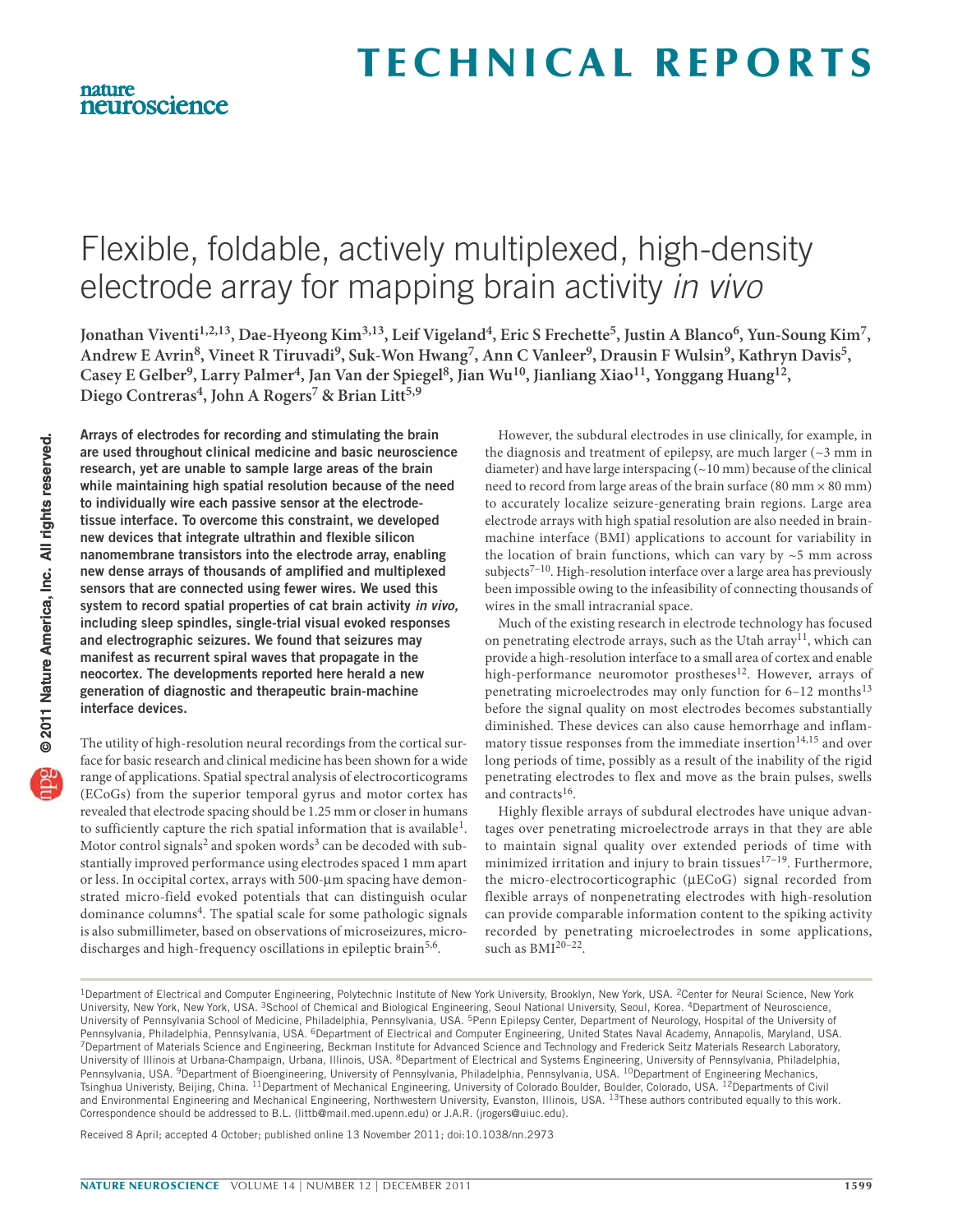

**Figure 1** Flexible, high-resolution multiplexed electrode array. (**a**) Photograph of a 360-channel high-density active electrode array. The electrode size and spacing was  $300 \times 300$  µm and 500 um, respectively. Inset, a closer view showing a few unit cells. (**b**) Schematic circuit diagram of single unit cell containing two matched transistors (left), transfer characteristics of drain-tosource current  $(I_{d})$  from a representative flexible transistor on linear (blue) and logarithmic (red) scales as gate to source voltage ( $V_{\sigma}$ ) was swept from −2 to +5 V, demonstrating the threshold voltage  $(V_t)$  of the transistor (center). Right, current-voltage characteristics of a representative flexible silicon transistor.  $I_d$  was plotted as a function of drain-to-source voltage ( $V_d$ ).  $V_g$  was varied from 0 to 5 V in 1-V steps. (**c**) Schematic exploded view (left) and corresponding microscope image of each layer: doped silicon nanoribbons (right frame, bottom), after vertical and horizontal interconnection with arrows indicating the first and second metal layers (ML, right frame, second from bottom), after water-proof encapsulation (right frame, third from bottom) and after platinum electrode deposition (right frame, top). Green dashed lines illustrated the offset via structure, critical for preventing leakage current while submerged in conductive fluid. (**d**) Images of folded electrode array around low modulus polydimethylsiloxane (PDMS) insert. (**e**) Bending stiffness



of electrode array for varying epoxy thicknesses and two different polyimide (PI) substrate thicknesses. A nearly tenfold increase in flexibility between the current device and our prior work was shown. (**f**) Induced strain in different layers depending on the change in bending radius.

## **RESULTS**

## **Electrode array fabrication and testing**

To enable high-resolution interface with large areas of the brain, we developed an array of flexible, nonpenetrating electrodes using flexible silicon electronics technology. The array was composed of 720 silicon nanomembrane transistors (**Fig. 1a**). The active matrix circuit design contained two transistors per unit cell (**Fig. 1b**). The buffer transistor connected to the electrode provided buffering of the biological signals, whereas the multiplexing transistor allowed all of the electrodes in the same column to share a single output wire. Flexible transistors were fabricated using high-quality single-crystal silicon, yielding a mobility of ~350 cm<sup>2</sup> V<sup>-1</sup> and an on/off ratio >10<sup>3</sup>, calculated from the slopes of the transfer curves and the ratio of maximum and minimum current outputs (Fig. 1b) using standard field-effect transistor models<sup>23</sup>. This capability enabled high-speed multiplexing  $(< 5 \,\mu s$ ), sampling rates >10 kS per s per electrode<sup>24</sup> and very low multiplexer cross-talk (<-65 dB).

Active electrode arrays were fabricated using a multi-layer process (**Fig. 1c**). Doped silicon nanomembranes, structured into ribbons with thicknesses of 260 nm, were located in the first layer through the use of transfer printing technology, as described elsewhere $24$ . Subsequent horizontal and vertical metal interconnect layers were insulated using layers of polyimide  $(\sim1.2 \mu m,$  Sigma-Aldrich). Additional polymeric encapsulation layers (polyimide and epoxy,  $\sim$ 1.2  $\mu$ m and  $\sim$ 4  $\mu$ m) with an offset vertical interconnect access (VIA) structure (**Fig. 1c**) prevented electrical leakage currents when the device was immersed in highly conductive bio-fluids. As a final step, platinum (~50 nm) was evaporated and deposited onto the surface electrodes to reduce their impedance (~20 kOhm at 1 kHz; detailed fabrication procedures, corresponding microscope images and a cross-sectional schematic can be found in the Online Methods and in **Supplementary Fig. 1**).

Conventional electrode technology is technically limited in its ability to record from the inside of sulci. However, implanting even a few electrodes in sulci such as the central sulcus has shown that the signals obtained carry more information for BMI applications than signals recorded from the traditional gyral surface<sup>25</sup>. Electrical recording from inside sulci may also be important for clinical applications, as studies of brain pathology have demonstrated that focal cortical dysplasias are preferentially located at the bottom of sulci<sup>26</sup>. Some devices have attempted to address this by exposing a small number of passive electrodes on both surfaces of the device<sup>27,28</sup>, but have only achieved limited spatial sampling.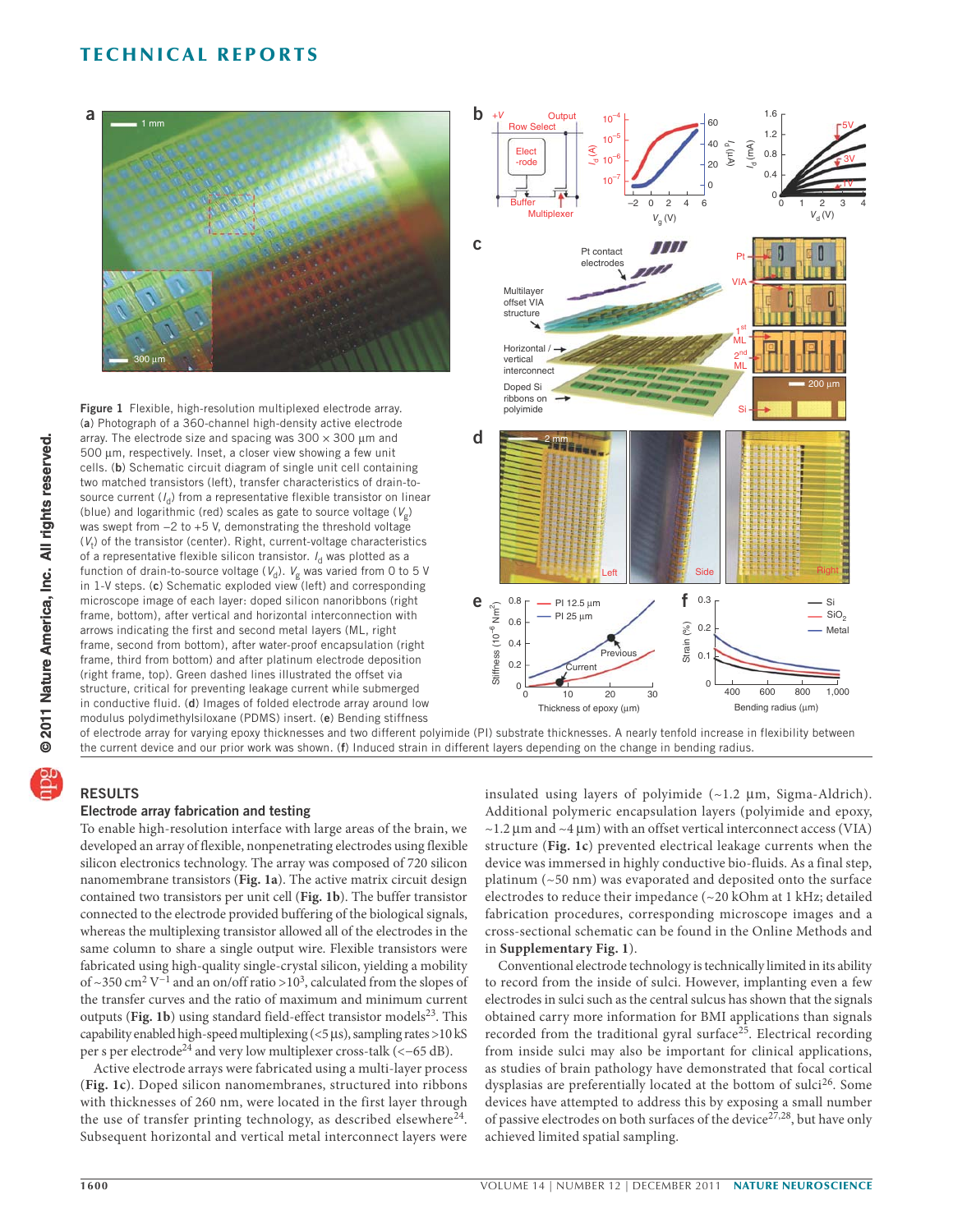**Figure 2** Animal experiment using feline model. (**a**) A flexible, high-density active electrode array was placed on the visual cortex. Inset, the same electrode array was inserted into the interhemispheric fissure. (**b**) Left, folded electrode array before insertion into the interhemispheric fissure. Right, flat electrode array inserted into the interhemispheric fissure.

The extreme flexibility of our device allowed it to be folded around  $~\sim$ 700- $~\mu$ m-thick silicone rubber, forming a unique, high-resolution, double-sided recording device that allowed access to rarely explored cortical areas, such as the interior of sulci or the medial aspects of the cerebral hemispheres (**Fig. 1d**). To minimize induced strain in the silicon, silicon dioxide and metal interconnection layers during folding, we reduced the overall array thickness from 76  $\mu$ m<sup>24</sup> to  $25 \mu m$ , resulting in a nearly tenfold reduction in bending stiffness. This was accomplished by reducing the polyimide substrate thickness from 25  $\mu$ m to 12.5  $\mu$ m, and by reducing the epoxy encapsulation thickness from 20 µm to 8 µm (Fig. 1e). The induced strain in each layer during folding was estimated via analytical modeling (**Fig. 1f**) and was maintained well below the mechanical fracture strain of each inorganic material (~1% for Si and  $SiO<sub>2</sub>$ )<sup>29</sup>.

#### *In vivo* **experiments**

We used our flexible electrode device to map neural activity at high resolution on the surface of visual cortex of ten cats in vivo (**Fig. 2a**). An initial craniotomy and durotomy exposed a  $2 \times 3$  cm region of cortex. Eyes were focused on a monitor that subtended  $28 \times 22^{\circ}$  of space. The electrode arrays were either placed on the brain or inserted into the interhemispheric fissure (**Fig. 2a**,**b**). Given the high flexibility of





the electrode array, it could be placed in between the two hemispheres of the brain without causing damage to tissue. In this configuration, the recording surface is facing the left hemisphere. Alternately, the folded electrode array can be inserted in the same location as the flat electrode array (**Fig. 2b**), simultaneously recording from both hemispheres, with the right hemisphere filtered through the dura.

## **Sleep spindles**

We recorded spontaneous spindles during barbiturate anesthesia in the µECoG signal. Spindle oscillations consisted of waves repeating at 5–7 Hz, lasting 1–2 s and repeating every 6–10 s. Given the large number of channels on the electrode array and the large number of spindles recorded, data from a representative channel is shown for a typical spindle (**Fig. 3a**). The signal amplitude of ~1.2 mV is consistent with earlier published reports<sup>30</sup>. The unfiltered noise level of 30  $\mu$ V r.m.s. was greatly improved from our previous report<sup>24</sup>. Individual waves in spindle oscillations were identified by a detector triggered on a threshold of 2 s.d. above or below the mean. For four of these waves, the r.m.s. value of the zero-meaned signal in the 30-ms window before and after the peak was plotted on the array map (**Fig. 3b**). For each channel in the array with >50% of the maximum r.m.s. value, the time to the peak of the wave was plotted (**Fig. 3b**). We observed individual spindle waves to be spatially confined to a small region of brain ( $5 \times 5$  mm) and they did not move. Spindle waves were highly synchronous, peaking in a few milliseconds in all of the channels that were involved.

**Figure 3** Spontaneous barbiturate-induced sleep spindles. (**a**) A typical spindle recorded from a representative channel. Negative is plotted up by convention. Arrows point to individual spikes of the spindle (I–IV) that were further analyzed. (**b**) r.m.s. value of the zero-meaned signal of individual sharply contoured waves comprising the spindle revealed the high sensitivity of the electrode array and the spatially localized nature of spindles (left column), as well as the high degree of temporal synchronization indicated by the relative time to peak across the array (right column). Data are anatomically orientated as shown in the inset of **Figure 4b**.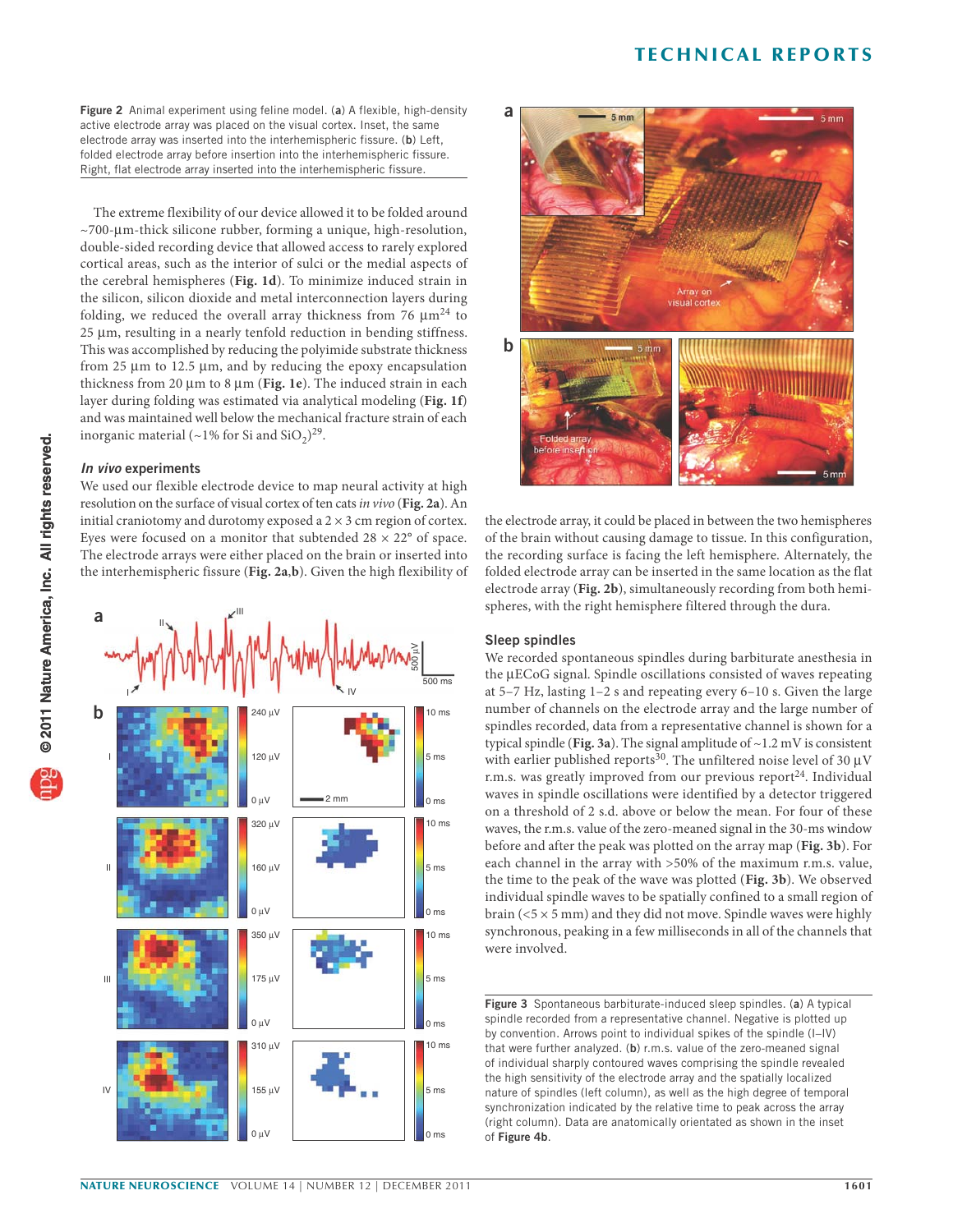**Figure 4** Visual evoked response analysis to a two-dimensional sparse noise visual stimulus. (**a**) 64-color maps, each showing the response (r.m.s. value of the zero-meaned signal in the response window) of the entire 360-channel electrode array. The color maps are arranged in the same physical layout as the stimuli were presented on the monitor, that is, the image map in the upper left-hand corner of the figure represents the neural response across the entire array to a flashing box presented in the upper left-hand corner of the monitor. The color scale is constant over all 64 image maps and is saturated at the 1<sup>st</sup> and 99<sup>th</sup> percentile to improve the visual display. (**b**) 64-color maps generated from the same response data as in **a**, but plotting the response latency. Channels that did not show a strong response, as determined by exceeding 50% of the maximum evoked response, were excluded and are colored white. Inset, exploded view illustrates the anatomical orientation of the electrode array on the brain and approximate location of Brodmann's areas (gray numbers and dashed lines). The electrode color map data is oriented such that the bottom left-hand corner of the electrode array was approximately located over Brodmann area 18, the bottom right-hand corner over area 17, the middle region over areas 18 and 19, the upper right-hand corner over area 21 and upper left-hand corner over area 7. (**c**) Performance results achieved after subjecting a test set of data to a DBN classifier in accurately determining each originating location on the screen of respective stimuli. 23 of the 64 screen locations (36%) were predicted exactly correct (black boxes), significantly better than chance (binomial distribution,  $n = 64$ ,  $p = 1/64$ ,  $P(x > 22) \ll 0.0001$ ). 42 of 64 (66%) screen locations were predicted correctly in one neighboring square (gray boxes, distance  $\leq \sqrt{2}$ , chance level 11.8%).

#### **Visual evoked responses**

Visual stimuli consisting of full-field drifting gratings were presented for 504 ms at 2 Hz with a spatial frequency of 0.5 cycles per degree. Single-trial visual evoked potentials $31$  were visible on many channels of the electrode array (a small subset of these potentials are shown, without averaging, to illustrate the quality of the electrode array recordings; **Supplementary Fig. 2**).

A second visual stimulus consisted of flashing white boxes at pseudorandom locations in an  $8 \times 8$  grid was presented to measure the retinotopic organization of the recorded cortical area. The duration of each flash was 200 ms, followed by a 64-ms blank time. Stimuli were presented 15 times at each location, for a total of 960 stimulus presentations. Responses from the 15 trials were averaged. The response strength for the 64 different stimulus locations was determined for each of the 360 electrode array channels by calculating the r.m.s. value of the zero-meaned signal in the 40–160-ms window after presentation of the visual stimulus, to capture the majority of the visual evoked potential31 (**Fig. 4a**). The responses indicate that distinct regions of the brain responded to distinct areas of the visual field, as expected.

For each channel in the array with a response >50% of the peak r.m.s. value (as calculated above), the delay to the peak of the evoked response was determined (**Fig. 4b**). A few general observations are visible in the data. Stimuli presented in the lower and left areas of the screen appeared to activate small areas of the lower left-hand corner of the electrode array, and these responses occurred earliest, consistent with early visual cortical areas<sup>32</sup>. Stimuli presented in middle to upper-middle areas of the visual field appeared to elicit responses in large areas of the upper middle areas of the electrode array, and these activations occurred later, consistent with visual association cortex. The upper two rows of the screen appeared to be outside of the visual field covered by the array, possibly as a result of electrode placement not covering the area striata activated during stimulation at the upper portion of the visual field.

As a more rigorous test of the ability of the electrode array to resolve the visual field, we used the evoked response data to train a deep belief net (DBN) classifier<sup>33,34</sup>. A training set was generated by randomly



selecting 10 of the 15 trials, averaging the evoked responses and repeating this process 100 times for each of the 64 screen locations to yield 6,400 total samples. The evoked response feature vectors were calculated as described above and concatenated, giving 720 feature dimensions in each of the 6,400 samples. The trained DBN was tested on a separate dataset of ten trials, averaged together, from the same animal and recording day (**Fig. 4c**). We found that 23 of the 64 screen locations (36%) were predicted exactly correct, significantly better than chance (binomial distribution,  $n = 64$ ,  $p = 1/64$ ,  $P(x > 22) < 0.0001$ ), and 42 of 64 (66%) screen locations were predicted correctly within 1 neighboring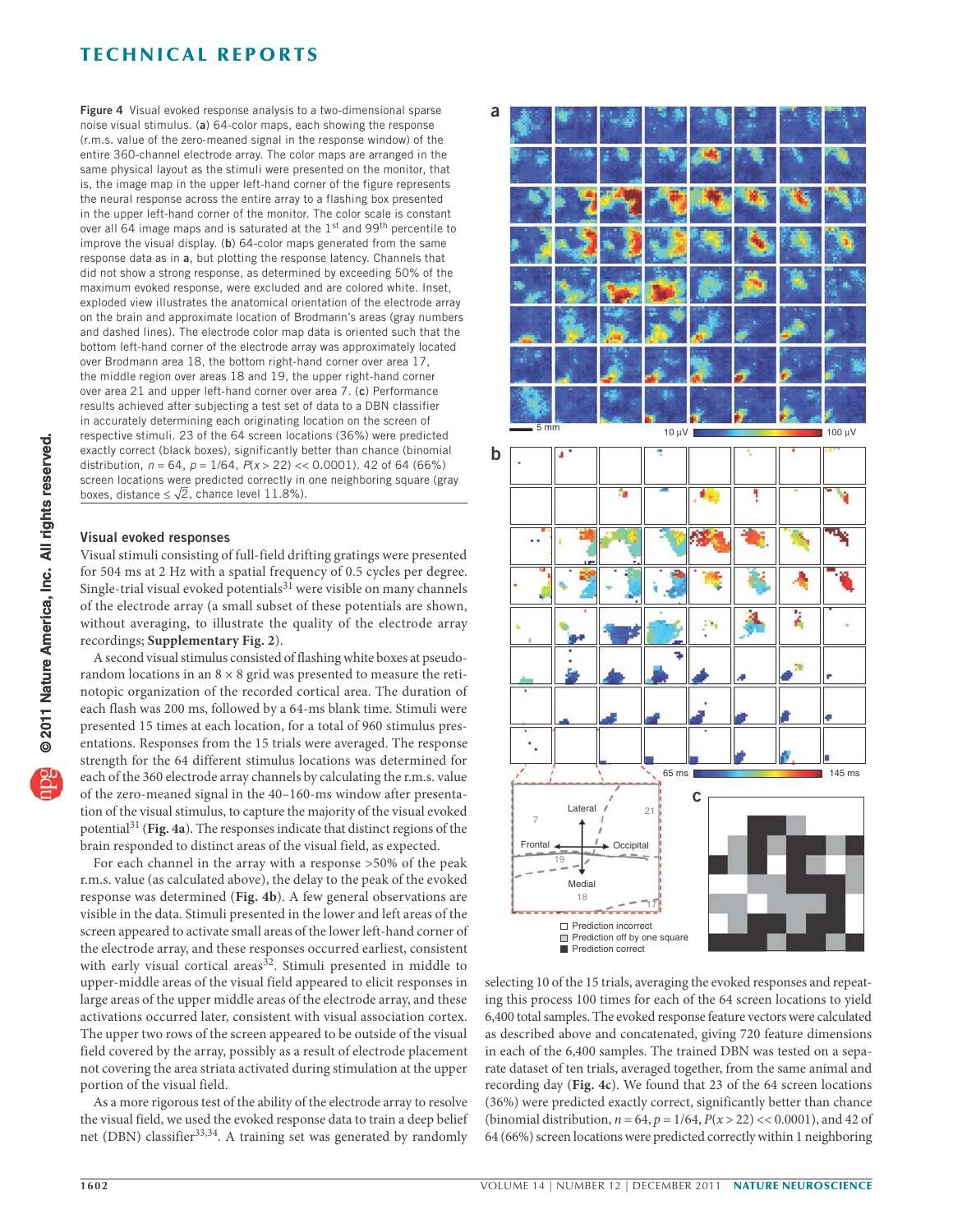

feline neocortex. (a)  $\mu$ ECoG signal from a representative channel of the electrode array during a short electrographic seizure. Negative is plotted up by convention. Labeled segments correspond to movie frames below. (**b**) Movie

frames show varied spatial-temporal µECoG voltage patterns from all 360 electrodes during the labeled time intervals from a. The frame interval and color scale are provided for each set of eight movie frames and the color scale is saturated at the  $2<sup>nd</sup>$  and  $98<sup>th</sup>$  percentile over eight frames to improve the visual display. Data are anatomically orientated as shown in the inset of **Figure 4b**. (**c**) Relative delay map for the 4–8 Hz band-pass filtered data from 3 s of continuous clockwise spiral rotations (**b**, waveform IV) illustrating a clear phase singularity and counter clockwise rotation. (**d**) Relative delay map for narrow band-pass filtered data from ~0.5 s of clockwise spiral rotations (**b**, waveform II) illustrating clockwise rotation, but a less clear singularity. (**e**) Representative delay image maps from six different spike clusters are shown to illustrate the differences between clusters (left columns). The average waveform for the corresponding spike (red traces, right columns) illustrates that complicated spatial patterns at the micro scale (0.5 mm) can be indistinguishable at the current clinical scale (~10 mm). Numerals I, III and V indicate the clusters that the corresponding waves in **b** belong to. (**f**) Representative delay image maps from two clusters that occurred almost exclusively during seizures, illustrating striking differences in spatialtemporal micro-scale patterns during seizures.

square (distance  $\leq \sqrt{2}$ , chance level = 11.8%). These results validate the capability of the electrode array to resolve visual evoked responses.

## **Electrographic seizures**

As a third demonstration of this new technology, we induced seizures in the feline model using local administration of picrotoxin. The drug was placed directly on the brain, adjacent to the electrode array on the frontal-medial corner. In one of the animal experiments, the electrode array recorded four spontaneous electrographic seizures and hundreds of interictal spikes over  $\sim$  1 h. The  $\mu$ ECoG signal from a single channel of the electrode array during a short electrographic seizure (**Fig. 5a**) revealed a large amplitude (6.6 mV), low noise (45  $\mu$ V r.m.s.) and high signal-to-noise ratio (SNR, 34 dB).

The array recorded spatial patterns that have not been previously observed during seizures (**Supplementary Movie 1**). At the ictal onset, there was a plane wave (**Fig. 5b**) coming from the upper left that encountered a phase anisotropy, bent to the right, and anticipated the subsequent clockwise spiral. This spiral pattern rotated for three cycles. A second incoming plane wave changed the direction of rotation of the spiral. The ensuing counterclockwise spiral rotated for 19 cycles and was terminated by a plane wave coming from the right.

On the basis of these early observations, it is possible that neocortical seizures may be initiated by interictal spikes that are diverted asymmetrically around regional anisotropies, resulting in sustained re-entrant loops. Seizures may be terminated by mutual annihilation of a rotating spiral with a traveling wave, which has implications for electrical stimulation to disrupt seizures<sup>35</sup>. Analogous anisotropies and colliding waves have been observed in the genesis and termination of cardiac arrhythmias<sup>36</sup>.

3 mm

Band-pass filtering the spiral wave data to investigate only the primary frequency component (as in previous analysis<sup>37-39</sup>) yielded delay plots that are consistent with spiral waves. The primary frequency of the counter-clockwise spiral during the seizure was 6 Hz (**Supplementary Fig. 3**). Spiral wave data was band-pass filtered from 4 to 8 Hz using a sixth-order butterworth band-pass filter in the forward and reverse directions, resulting in zero-phase distortion digital filtering (and effectively doubling the order of the filter to a 12th-order filter). The relative delay for each electrode was calculated by first upsampling by a factor of 12 and then taking the index of the maximum cross-covariance between each channel and the average of all 360 channels. The resulting delay image map (**Fig. 5c**) revealed a singularity, as if forming a counterclockwise rotating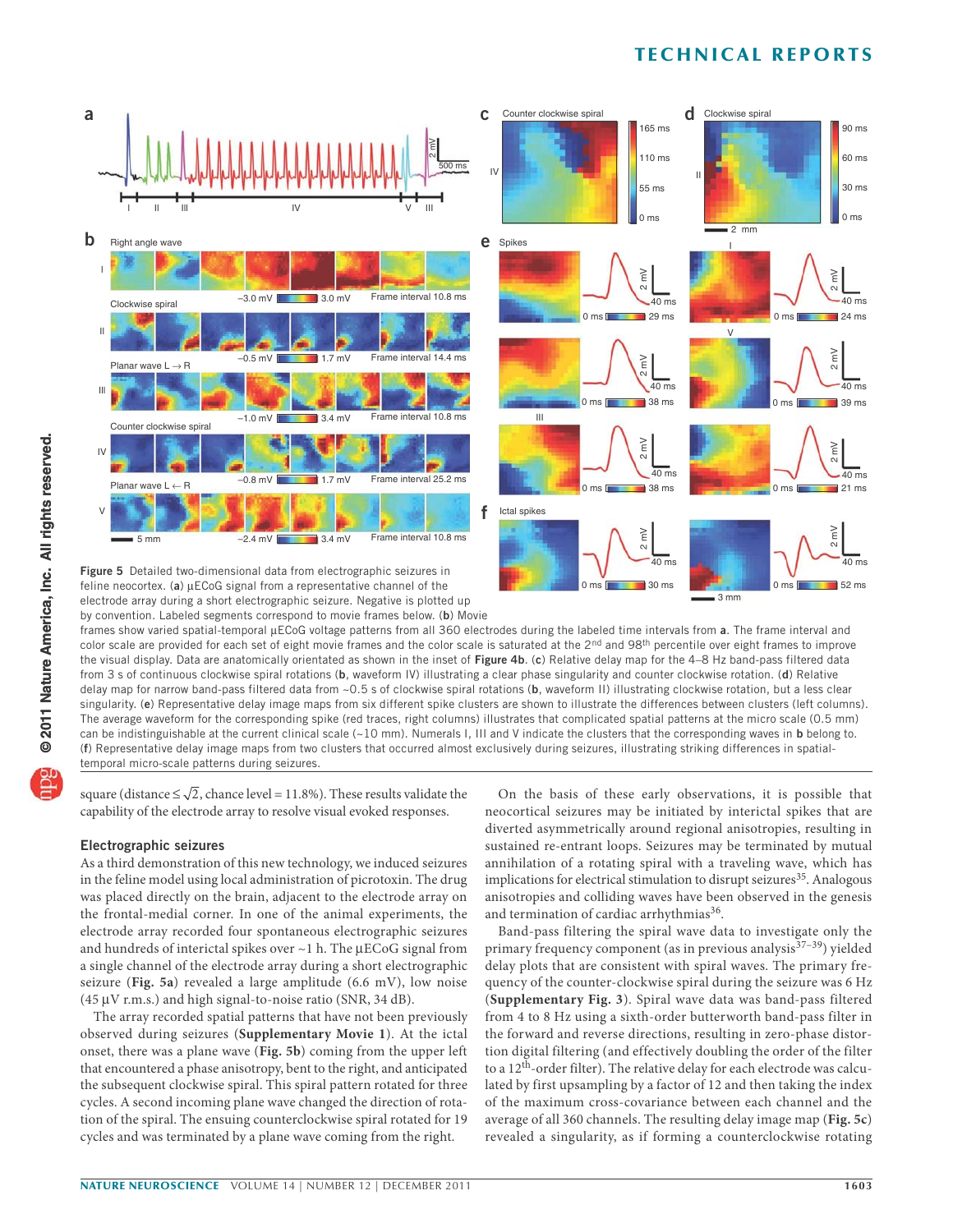pinwheel. Clockwise motion was also demonstrated by the delay plot (**Fig. 5d**), albeit with a less clear singularity.

In addition to the spatiotemporal patterns analyzed above, the large SNR of the electrode array allowed us to analyze the pattern of single ictal and interictal spikes. Stereotyped, repetitive spatiotemporal patterns of single spikes were frequently observed throughout the dataset. We developed a clustering algorithm to test whether the spatiotemporal patterns of single spikes could be classified consistently. First, a standard, threshold-based spike detector was run on the average of all 360 channels to provide event detections. Other methods that leverage signal detection in individual channels may allow better resolution of more localized spikes. The threshold was set at −500 µV with a refractory period of 160 ms, yielding a spike amplitude of  $2.2 \pm 0.95$  mV (mean  $\pm$  s.e.m.). The noise amplitude of the averaged signal from all 360 channels was 39 or  $14 \mu V$  r.m.s. Data from all 360 electrodes in the window 60 ms before and 100 ms after the threshold crossing were upsampled by a factor of 12 and crosscorrelated with the average of all 360 channels. The relative delay of the spike on each channel was calculated using the index of the maximum cross-covariance value. Upsampling allowed the relative delays to be computed with subsample time accuracy. In addition, the magnitude of the spike on each channel was calculated using the r.m.s. value of the zero-meaned signal in the same window. The 360-element delay and r.m.s. vectors representing each spike were normalized by dividing by their maximum respective values and concatenated. Using these two features, relative delay and r.m.s., the speed and direction of the wavefront, as well as its amplitude, could be encoded.

To lessen the computational burden before clustering, we used principal components analysis to reduce the dimensionality of the spike data from 720 to 81, a number of coefficients that accounted for 99% of the data variance. Finally, k-medoids clustering<sup>40</sup> was carried out on 877 detected spikes. The potential number of clusters,  $k$ , ranged from 1 (that is, no clustering) to 30, and the gap statistic<sup>41</sup> was then used to determine the optimal number of clusters<sup>42</sup>, with 21 clusters being returned. Delay maps for all of the spikes in each cluster indicated a strong similarity in clusters (see **Supplementary Figs. 4**–**14**).

We plotted example relative delay image maps for six different clusters (**Fig. 5e**). The events in the six clusters were found both ictally and interictally. These examples illustrate that vastly different micro-scale spatial patterns can be indistinguishable on a macro-scale, again strongly motivating recordings from brain at high spatial resolution.

Of the 21 clusters, 5 clusters appeared to occur only during seizures (Fig. 5f). These results suggest that  $\mu ECoG$  can differentiate ictal from interictal patterns that show up as nearly identical spikes at the resolution of clinical ECoG.

### **DISCUSSION**

The electrode arrays in use today can either sample broad regions of the brain ( $\sim$ 80  $\times$  80 mm) at low spatial resolution ( $\sim$ 10-mm spacing) or small regions of brain ( $\sim$ 4  $\times$  4 mm) at high spatial resolution  $(\sim 400$ -µm spacing)<sup>11</sup>, with both requiring N wires for N electrodes. We developed a 360-channel active electrode array that is capable of sampling a fivefold larger region of brain  $(10 \times 9 \text{ mm})$  than previous methods<sup>11</sup>, with high spatial resolution (500- $\mu$ m spacing) and high temporal resolution (>10 kS s<sup>-1</sup>) while reducing the number of wires ninefold. This technology offers spatial resolution approaching that of voltage-sensitive dyes, with greatly improved temporal resolution and SNR, with the ability to record from non-planar and non-optically accessible areas and in a potentially fully implantable, nontoxic, clinical-scale system. This technology can be rapidly scaled to clinical sizes ( $\sim$ 80 × 80 mm) with 25,600 channels while maintaining high

temporal resolution (>1.2 kS s<sup>-1</sup>), enabling the elucidation of microscale brain dynamics in human normal brain activity and disease.

Spiral activity has been described by mathematical models of twodimensional excitable media<sup>43</sup> and has been documented in brain and heart<sup>36-39</sup>, but until now a tool did not exist to record exhaustive spatiotemporal patterns of brain activity in a large mammalian brain. Our results suggest that spiral waves are present during seizures, although the seizures produced in this case were induced by acute disinhibition and may not accurately represent activity characterizing spontaneous seizures in chronic epilepsy. Perhaps more importantly, our technology offers a method for recording this kind of activity chronically in awake, behaving animals and humans with unprecedented detail.

The importance of high-density, active array technology is evident in the neural dynamics that emerge at a spatial scale 400-fold finer than that used clinically. This technology demonstrated complex spatial patterns, such as spiral waves, clustering of spatiotemporal patterns, and heterogeneity and anisotropy of sleep oscillations, all of which occurred in the space occupied by one current clinical ECoG electrode. Coarse spatial undersampling prevents current technology from resolving the micro-scale spatial patterns that occur in the brain, but the high resolution of this active array technology enabled us to distinguish intrinsic from pathologic signals efficiently, even in the same frequency bands.

Our observations suggest that spindles are spatially punctate, stationary and temporally coherent, whereas epileptiform activity in this model propagated as planar and spiral waves. Further research is needed to fully characterize these results and their importance. Prior investigations using voltage-sensitive dyes have found spiral waves in rodents during ECoG epochs dominated by sleep-like delta frequencies<sup>39</sup>; in contrast, we found activity that was spatially inhomogeneous and did not spiral, but was present during delta-dominant states and that appeared as sleep spindles electrographically. Although optical imaging has demonstrated spatial patterns, such as planar waves and spirals in disinhibited rat cortex<sup>38</sup>, high-density, active array technology enabled us to show that these spiral dynamics in disinhibited cat cortex are electrographic seizures at the clinical scale.

Ultimately, the question of clinical relevance is whether there are spiral waves in human cortex, but voltage-sensitive dye recordings are infeasible for use in humans, as the brain needs to be optically exposed and subjected to toxic dyes. Our results suggest that technology incorporating flexible, high-density active arrays of electrodes can provide equal or superior recordings in a fully implantable system. If spiral waves are observed in human cortex, the clinical implications will be profound. Seizure control may be analogous to the control of cardiac arrhythmias, which are also known to manifest as re-entrant spiral waves of excitation<sup>36</sup>. Furthermore, as learning tasks increase spindle activity44, which may be a result of consolidation and integration of memories<sup>45</sup>, understanding the fine structure of spindles has implications for learning and memory efficiency, as well as thalamocortical networks involved in sleep and primary generalized epilepsy.

Finally, flexible devices such as those shown here hold the promise to enable neuroprosthetic devices that have been limited until now by the lack of resolution of the BMI and by the irregular topography of the brain. Using the extreme flexibility of active electrode arrays, devices can be folded and implanted into currently inaccessible brain regions, such as sulci and fissures, which can be simultaneously recorded and stimulated, along with surface regions to enable devices to facilitate movement, sensation, vision, hearing and cognition. These devices can also be powered remotely through wireless power transmission techniques<sup>46</sup>.

Our work also has implications for treating disease. Disorders such as epilepsy, dementia, affective disorders, movement disorders and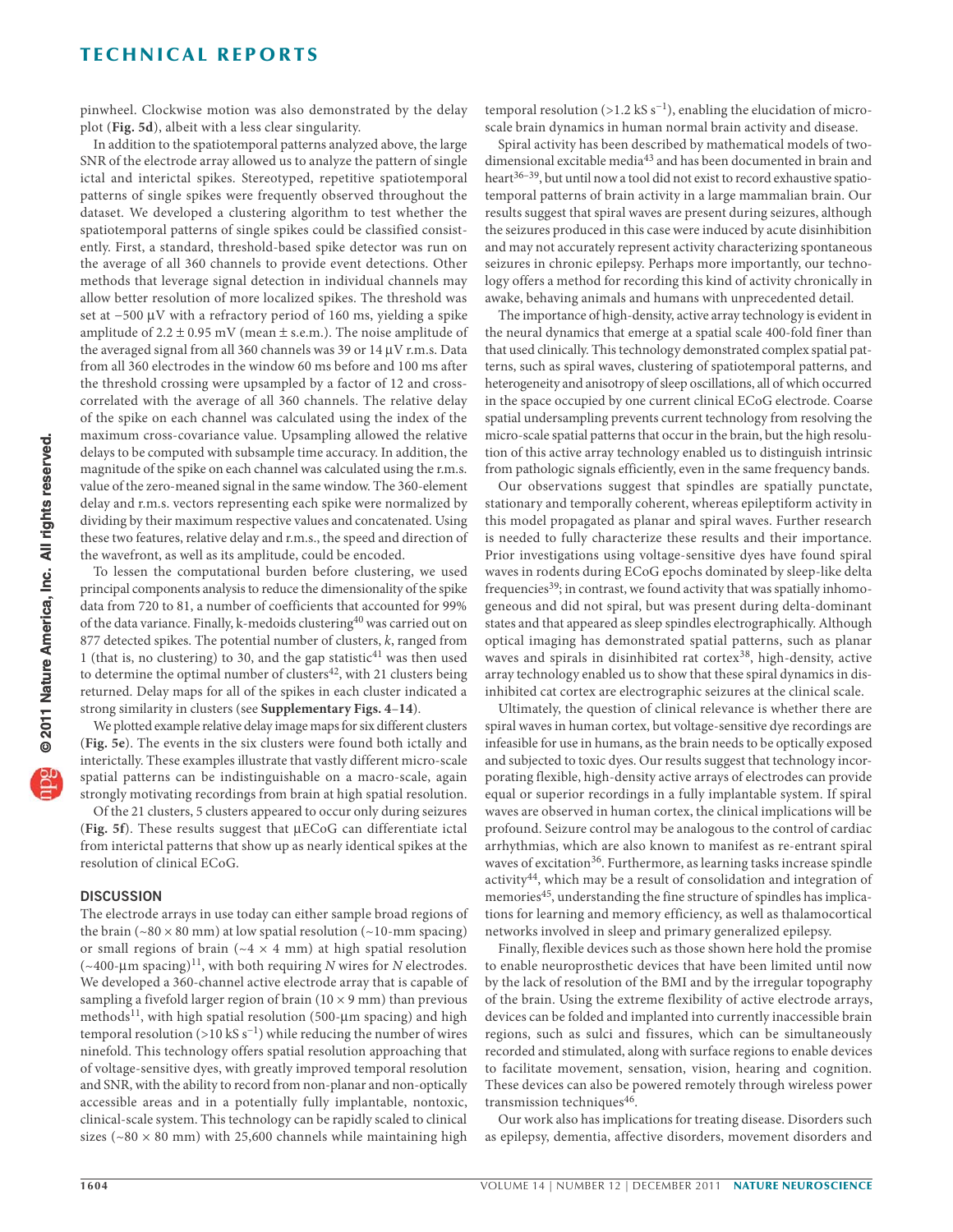schizophrenia are all conditions that affect dispersed brain networks, rather than a single locus of brain function. Investigations of major depression, parkinsonism and chronic pain with magnetoencephalography have identified thalamocortical dysrhythmia, but increases of spatial and temporal resolution would allow a more detailed characterization of these diseased networks<sup>47</sup>. Only with new approaches that can resolve micro-scale activity over large areas of cortex will we be able to begin to understand how the brain functions in both disease and health, and to develop better diagnostic and therapeutic options for those affected.

### **METHODS**

Methods and any associated references are available in the online version of the paper at http://www.nature.com/natureneuroscience/.

Note: Supplementary information is available on the Nature Neuroscience website.

#### **ACKNOWLEDGMENTS**

This work was supported by the National Science Foundation (grant DMI-0328162) and the US Department of Energy, Division of Materials Sciences (Award No. DE-FG02-07ER46471), through the Materials Research Laboratory and Center for Microanalysis of Materials (DE-FG02-07ER46453) at the University of Illinois at Urbana-Champaign. J.A.R. acknowledges a National Security Science and Engineering Faculty Fellowship. Work at the University of Pennsylvania was supported by grants from the US National Institutes of Health (National Institute of Neurological Disorders and Stroke RO1-NS041811 and RO1-NS48598), the Julie's Hope Award from the Citizens United for Research in Epilepsy, and the Dr. Michel and Mrs. Anna Mirowski Discovery Fund for Epilepsy Research. J.V. received a Ruth L. Kirschstein National Research Service Award (2T32HL007954) from the US National Institutes of Health, National Heart, Lung and Blood Institute.

#### **AUTHOR CONTRIBUTIONS**

J.V., D.-H.K., L.V., A.E.A., V.R.T., L.P., J.V.S., D.C., J.A.R. and B.L. designed the experiments. J.V., D.-H.K., L.V., J.A.B., Y.-S.K., S.-W.H., A.C.V., D.F.W., K.D., E.S.F., C.E.G., R.Y., J.W. and J.X. performed the experiments and analysis. J.V., D.-H.K., L.V., J.A.B., E.S.F., Y.H., D.C., J.A.R. and B.L. wrote the paper.

#### **COMPETING FINANCIAL INTERESTS**

The authors declare competing financial interests: details accompany the full-text HTML version of the paper at www.nature.com/natureneuroscience/.

Published online at http://www.nature.com/natureneuroscience/.

Reprints and permissions information is available online at http://www.nature.com/ reprints/index.html.

- 1. Freeman, W.J. Spatial spectral analysis of human electrocorticograms including the alpha and gamma bands. J. Neurosci. Methods **95**, 111–121 (2000).
- 2. Kellis, S.S., House, P.A., Thomson, K.E., Brown, R. & Greger, B. Human neocortical electrical activity recorded on nonpenetrating microwire arrays: applicability for neuroprostheses. Neurosurg. Focus **27**, E9 (2009).
- Kellis, S. et al. Decoding spoken words using local field potentials recorded from the cortical surface. J. Neural Eng. **7**, 056007 (2010).
- 4. Kitzmiller, J.P. et al. Micro-field evoked potentials recorded from the porcine subdural cortical surface utilizing a microelectrode array. J. Neurosci. Methods **162**, 155–161 (2007).
- 5. Schevon, C.A. et al. Microphysiology of epileptiform activity in human neocortex. J. Clin. Neurophysiol. **25**, 321–330 (2008).
- Stead, M. et al. Microseizures and the spatiotemporal scales of human partial epilepsy. Brain **133**, 2789–2797 (2010).
- 7. Amunts, K., Malikovic, A., Mohlberg, H., Schormann, T. & Zilles, K. Brodmann's areas 17 and 18 brought into stereotaxic space-where and how variable? Neuroimage **11**, 66–84 (2000).
- 8. Branco, D.M. et al. Functional variability of the human cortical motor map: electrical stimulation findings in perirolandic epilepsy surgery. J. Clin. Neurophysiol. **20**, 17–25 (2003).
- 9. Fox, P.T. et al. Location-probability profiles for the mouth region of human primary motor-sensory cortex: model and validation. Neuroimage **13**, 196–209 (2001).
- 10. Van Essen, D.C., Newsome, W.T. & Maunsell, J.H. The visual field representation in striate cortex of the macaque monkey: asymmetries, anisotropies, and individual variability. Vision Res. **24**, 429–448 (1984).
- 11. Campbell, P.K., Jones, K.E., Huber, R.J., Horch, K.W. & Normann, R.A. A siliconbased, three-dimensional neural interface: manufacturing processes for an intracortical electrode array. IEEE Trans. Biomed. Eng. **38**, 758–768 (1991).
- **TECHNICAL REPORTS**
- 12. Hochberg, L.R. et al. Neuronal ensemble control of prosthetic devices by a human with tetraplegia. Nature **442**, 164–171 (2006).
- 13. Ryu, S.I. & Shenoy, K.V. Human cortical prostheses: lost in translation? Neurosurg. Focus **27**, E5 (2009).
- 14. Polikov, V.S., Tresco, P.A. & Reichert, W.M. Response of brain tissue to chronically implanted neural electrodes. J. Neurosci. Methods **148**, 1–18 (2005).
- 15. Schmidt, S., Horch, K. & Normann, R. Biocompatibility of silicon-based electrode arrays implanted in feline cortical tissue. J. Biomed. Mater. Res. **27**, 1393–1399 (1993).
- 16. Griffith, R.W. & Humphrey, D.R. Long-term gliosis around chronically implanted platinum electrodes in the Rhesus macaque motor cortex. Neurosci. Lett. **406**, 81–86 (2006).
- 17. Margalit, E. Visual and electrical evoked response recorded from subdural electrodes implanted above the visual cortex in normal dogs under two methods of anesthesia. J. Neurosci. Methods **123**, 129–137 (2003).
- 18. Chao, Z.C., Nagasaka, Y. & Fujii, N. Long-term asynchronous decoding of arm motion using electrocorticographic signals in monkeys. Front. Neuroeng. **3**, 3  $(2010)$
- 19. Yeager, J.D., Phillips, D.J., Rector, D.M. & Bahr, D.F. Characterization of flexible ECoG electrode arrays for chronic recording in awake rats. J. Neurosci. Methods **173**, 279–285 (2008).
- 20. Andersen, R.A., Musallam, S. & Pesaran, B. Selecting the signals for a brainmachine interface. Curr. Opin. Neurobiol. **14**, 720–726 (2004).
- 21. Mehring, C. et al. Inference of hand movements from local field potentials in monkey motor cortex. Nat. Neurosci. **6**, 1253–1254 (2003).
- 22. Brunner, P., Ritaccio, A.L., Emrich, J.F., Bischof, H. & Schalk, G. Rapid communication with a "P300" matrix speller using electrocorticographic signals (ECoG). Front. Neurosci. **5**, 5 (2011).
- 23. Streetman, B.G. & Banerjee, S.K. Solid State Electronic Devices (Pearson, 1981). 24. Viventi, J. et al. A conformal, bio-interfaced class of silicon electronics for mapping cardiac electrophysiology. Sci. Transl. Med. **2**, 24ra22 (2010).
- 25. Yanagisawa, T. et al. Neural decoding using gyral and intrasulcal electrocorticograms. Neuroimage **45**, 1099–1106 (2009).
- 26. Besson, P., Andermann, F., Dubeau, F. & Bernasconi, A. Small focal cortical dysplasia lesions are located at the bottom of a deep sulcus. Brain **131**, 3246–3255 (2008).
- 27. Stieglitz, T. Flexible biomedical microdevices with double-sided electrode arrangements for neural applications. Sens. Actuators A Phys. **90**, 203–211 (2001).
- 28. Stieglitz, T. Flexible BIOMEMS with electrode arrangements on front and back side as key component in neural prostheses and biohybrid systems. Sens. Actuators B Chem. **83**, 8–14 (2002).
- 29. Thompson, S.E. et al. A 90-nm logic technology featuring strained-silicon. IEEE Trans. Electron. Dev. **51**, 1790–1797 (2004).
- 30. Kim, D.-H. et al. Dissolvable films of silk fibroin for ultrathin conformal biointegrated electronics. Nat. Mater. **9**, 511–517 (2010).
- 31. Padnick, L.B. & Linsenmeier, R.A. Properties of the flash visual evoked potential recorded in the cat primary visual cortex. Vision Res. **39**, 2833–2840 (1999).
- 32. Tusa, R.J., Rosenquist, A.C. & Palmer, L.A. Retinotopic organization of areas 18 and 19 in the cat. J. Comp. Neurol. **185**, 657–678 (1979).
- 33. Hinton, G.E. & Salakhutdinov, R.R. Reducing the dimensionality of data with neural networks. Science **313**, 504–507 (2006).
- 34. Larochelle, H., Erhan, D., Courville, A., Bergstra, J. & Bengio, Y. An empirical evaluation of deep architectures on problems with many factors of variation. Proc. Int. Conf. Mach. Learn. 473–480 (2007).
- 35. Anderson, W.S., Kudela, P., Cho, J., Bergey, G.K. & Franaszczuk, P.J. Studies of stimulus parameters for seizure disruption using neural network simulations. Biol. Cybern. **97**, 173–194 (2007).
- 36. Witkowski, F.X. et al. Spatiotemporal evolution of ventricular fibrillation. Nature **392**, 78–82 (1998).
- 37. Prechtl, J.C., Cohen, L.B., Pesaran, B., Mitra, P.P. & Kleinfeld, D. Visual stimuli induce waves of electrical activity in turtle cortex. Proc. Natl. Acad. Sci. USA **94**, 7621–7626 (1997).
- 38. Huang, X. et al. Spiral waves in disinhibited mammalian neocortex. J. Neurosci. **24**, 9897–9902 (2004).
- 39. Huang, X. et al. Spiral wave dynamics in neocortex. Neuron **68**, 978–990 (2010). 40. Hastie, T., Tibshirani, R. & Friedman, J. The Elements of Statistical Learning. (Springer-Verlag, New York, 2001).
- 41. Tibshirani, R., Walther, G. & Hastie, T. Estimating the number of clusters in a data set via the gap statistic. J. R. Stat. Soc. Series B Stat. Methodol. **63**, 411–423 (2001).
- 42. Blanco, J.A. et al. Unsupervised classification of high-frequency oscillations in human neocortical epilepsy and control patients. J. Neurophysiol. **104**, 2900–2912 (2010).
- 43. Paullet, J.E. & Ermentrout, G.B. Stable rotating waves in two-dimensional discrete active media. SIAM J. Appl. Math. **54**, 1720 (1994).
- 44. Gais, S., Mölle, M., Helms, K. & Born, J. Learning-dependent increases in sleep spindle density. J. Neurosci. **22**, 6830–6834 (2002).
- 45. Tamminen, J., Payne, J.D., Stickgold, R., Wamsley, E.J. & Gaskell, M.G. Sleep spindle activity is associated with the integration of new memories and existing knowledge. J. Neurosci. **30**, 14356–14360 (2010).
- 46. Sekitani, T. et al. A large-area wireless power-transmission sheet using printed organic transistors and plastic MEMS switches. Nat. Mater. **6**, 413–417 (2007).
- 47. Llinás, R.R., Ribary, U., Jeanmonod, D., Kronberg, E. & Mitra, P.P. Thalamocortical dysrhythmia: A neurological and neuropsychiatric syndrome characterized by magnetoencephalography. Proc. Natl. Acad. Sci. USA **96**, 15222–15227 (1999).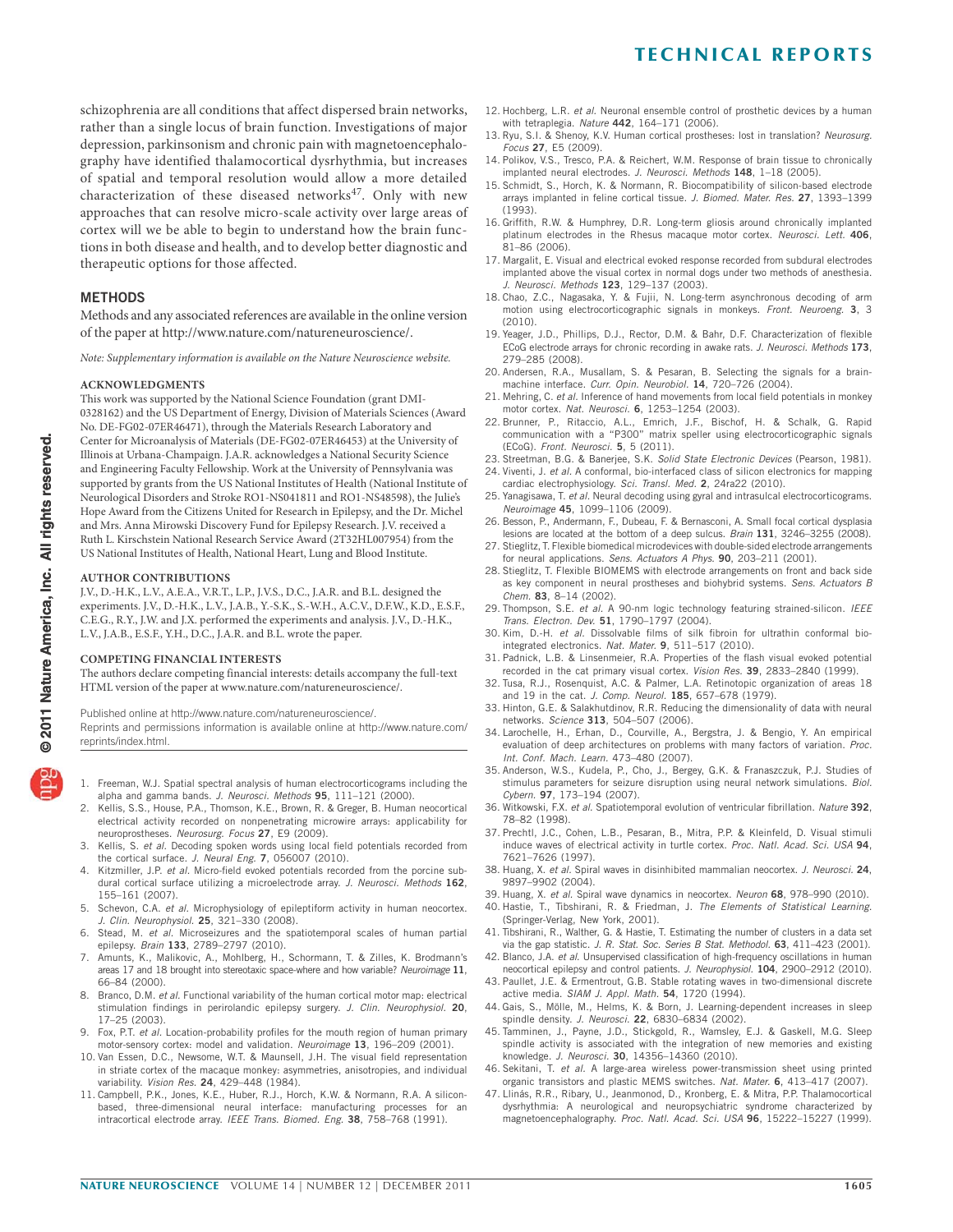## **ONLINE METHODS**

**Fabrication of the active electrode array.** Doped silicon nano-ribbons on a silicon-on-insulator wafer  $(Si(260 \text{ nm})/SiO<sub>2</sub>(1,000 \text{ nm})/Si$ ; SOITEC) were prepared using a high-temperature diffusion process (950–1,000 °C) in a rapid thermal annealing system. These nano-ribbons were transfer printed onto a polyimide substrate (12.5 µm, Kapton) using spin-coated, uncured polyimide as a glue layer. Once the polyimide was cured, gate oxide was deposited with plasma-enhanced chemical vapor deposition (Plasmatherm). Contact openings for the source and drain connects were made with a buffered oxide etchant (Transene). Finally, metal (Cr/Au, 5 nm/150 nm) was deposited using an electron beam evaporator (Temescal), creating n-type transistor arrays. Each unit cell contained two transistors, which were connected by metal lines. Subsequent layers of metal interconnections were electrically isolated with polymeric interlayer dielectric  $(1.2 \mu m,$  polyimide, Sigma-Aldrich). Following two metal circuit interconnection layers, a water-proof encapsulation was formed with a photocurable epoxy (SU8, Microchem), protecting the device while it was submerged in conductive bio-fluids. The completed active sensor array was connected to an interface circuit board through a flexible anisotropic conductive film (Elform).

**Multiplexing.** The connections between four unit cells are illustrated in **Supplementary Figure 15**. When connected to an external constant current sink, the selected unit cell completes the current path from +V to −V and forms a source-follower amplifier. The buffered voltage output is from the same circuit node that is connected to the constant current sink. The 18-row select signals of the multiplexed electrode array were cycled at 5 kHz to sample all of the electrodes on the array, yielding a sampling rate of ~277 Hz per active electrode, with all 18 electrodes in a given column being sampled sequentially. The multiplexer output settled in less than 5  $\mu$ S, allowing the row select signals to be cycled at >200 kHz. With faster analog-to-digital converters, the electrode sampling rate can be readily increased to >10 kS s<sup>-1</sup> per electrode without loss of SNR<sup>24</sup>, as validated using an analog-to-digital converter capable of sampling at 1 MS  $s^{-1}$ .

**Data acquisition.** The multiplexed analog signals were synchronously sampled at 100 kS s−1 using a custom data acquisition system (see **Supplementary Figs. 16**–**25**). We used 20-fold oversampling per switch interval to improve the SNR (yielding the 5-kHz cycling rate). Voltage data were recorded from all 360 electrodes of the active electrode array. The reference (ground) electrode for the acquisition system was clipped to nearby exposed muscle. Except where otherwise indicated, the µECOG data for all experiments were band-pass filtered from 1 to 50 Hz using a sixth order butterworth band-pass filter in the forward and reverse directions, resulting in zero-phase distortion digital filtering (and effectively doubling the order of the filter to a 12<sup>th</sup>-order filter).

**Animal experiments.** Experiments were conducted in accordance with the ethical guidelines of the US National Institutes of Health and with the approval of the Institutional Animal Care and Use Committee of the University of Pennsylvania. Surgical and stimulation methods were described in detail previously<sup>48,49</sup>. Briefly, adult cats (2.5–3.5 kg) were anesthetized with intravenous thiopental with a continuous infusion (3–10 mg per kg of body weight per h) and paralyzed with gallamine triethiodide (Flaxedil). Heart rate, blood pressure, end-tidal CO<sub>2</sub> and EEG were monitored throughout the experiment to assure depth and stability of anesthesia and rectal temperature was kept at 37–38 °C with a heating pad. The surface of the visual cortex was exposed with a craniotomy.

During visual stimulation, the corneas were protected with contact lenses after dilating the pupils with 1% ophthalmic atropine (wt/vol) and retracting the nictitating membranes with phenylephrine (Neosynephrine). Spectacle lenses were chosen by the tapetal reflection technique to optimize the focus of stimuli on the retina. The position of the monitor was adjusted with an  $x$ -y stage so that the area centrals were centered on the screen. Stimuli were presented on an Image Systems model M09LV monochrome monitor operating at 125 frames per s at a spatial resolution of 1,024 × 786 pixels and a mean luminance of 47 cd m−2.

**Bending stiffness and bending strain.** The cross -section of the electrode array is shown in **Supplementary Figure 1b**. As the Au (500 nm and 150 nm), Si (260 nm) and  $SiO<sub>2</sub>$  (100 nm) layers between the top SU8 and bottom Kapton are very thin, and are very close to the neutral mechanical plane, their contribution to the bending stiffness can be approximated by polyimide to within 1% error. Thus, the complex multilayer electrode can be approximated by a two-layer structure, composed of polyimide of thickness  $h_2$  and SU8 of thickness  $h_1$ . The distance of neutral mechanical plane from the Kapton bottom is  $y_0$ , and is obtained as

$$
y_0 = \frac{\overline{E}_{\rm P1}h_2^2 + \overline{E}_{\rm SU8}h_1(2h_2 + h_1)}{2(\overline{E}_{\rm P1}h_2 + \overline{E}_{\rm SU8}h_1)}
$$
(1)

where

$$
\overline{E} = \frac{E_i}{1 - v_i^2}
$$

relates to Young's modulus  $E_i$  and Poisson's ratio  $v_i$  ( $i = PI$  for polyimide layer and SU8 for SU8 layer).

The bending stiffness of the electrode is

$$
EI = \overline{E}_{\text{PI}}bh_2\left(\frac{1}{3}h_2^2 - h_2y_0 + y_0^2\right) + \overline{E}_{\text{SUS}}bh_1\left(\frac{1}{3}h_1^2 + h_1(h_2 - y_0) + (h_2 - y_0)^2\right)
$$
 (2)

where b (10 mm) is the electrode width.

For the electrode bent to a radius of  $R$ , the strain at position of distance  $\gamma$  from the Kapton bottom is

$$
\varepsilon = \frac{y - y_0}{R} \tag{3}
$$

**Mechanics of electrode insertion.** The electrode is folded around a soft PDMS of Young's modulus  $E_{\text{PDMS}} = 100$  kPa, width B and thickness  $h_{\text{PDMS}}$ , and is inserted into the gap of thickness  $h_\mathrm{gap}$  between the hemispheres of the brain. The insertion depth is d (see **Supplementary Fig. 26a**). As the thickness of brain (>10 mm) is much larger than that of the folded electrode (~0.7 mm), the two hemispheres of the brain are modeled as semi-infinite solids, of Young's modulus  $E<sub>brain</sub> = 3$  kPa and Poisson's ratio  $v_{\text{brain}} = 0.35$  (ref. 50). For a semi-infinite solid subject to uniform pressure p at the top surface in the circular region of radius  $a = \sqrt{Bd}$ , the surface subsidence  $w$  at position of distance  $r$  from the circular center is

$$
w = \frac{4(1 - v_{\text{brain}}^2)p\sqrt{Bd} \int_0^{\pi/2} \sqrt{1 - r^2 \sin^2 \varphi / Bd}d\varphi}{\pi E_{\text{brain}}}
$$

whose average over the pressure region is obtained as

$$
\overline{w} = \frac{16(1 - v_{\text{brain}}^2)p\sqrt{Bd}}{3\pi E_{\text{brain}}}
$$
(4)

Since the electrode array is much stiffer and thinner than PDMS, its deformation as result of insertion is negligible compared to PDMS. Thus, displacement continuity gives the relation between the pressure at the interface  $p$  and the average subsidence  $\overline{w}$  of the brain surface owing to electrode insertion to be  $E_{\rm PDMS}$  $\frac{p}{\text{PDMS}} h_{\text{PDMS}} + 2\overline{w} = h_{\text{PDMS}} - h_{\text{gap}}$ , which gives

$$
p = \frac{h_{\text{PDMS}} - h_{\text{gap}}}{\frac{h_{\text{PDMS}}}{E_{\text{PDMS}}} + \frac{32(1 - v_{\text{brain}}^2) \sqrt{B d / \pi}}{3 \pi E_{\text{brain}}}}
$$
(5)

and the maximum compressive strain in the brain as a result of electrode insertion is obtained as

$$
\varepsilon^{\max} = \frac{-(1 + v_{\text{brain}})p}{E_{\text{brain}}}\left(1 - 2v_{\text{brain}} + 2\left(\frac{2v_{\text{brain}}}{3}\right)^{3/2}\right)
$$

$$
= \frac{-(1 + v_{\text{brain}})\left(1 - 2v_{\text{brain}} + 2\left(\frac{2v_{\text{brain}}}{3}\right)^{3/2}\right)(h_{\text{PDMS}} - h_{\text{gap}})}{E_{\text{PDMS}}h_{\text{PDMS}} + \frac{32(1 - v_{\text{brain}}^2)\sqrt{Bd}}{3\pi^{3/2}}}
$$
(6)